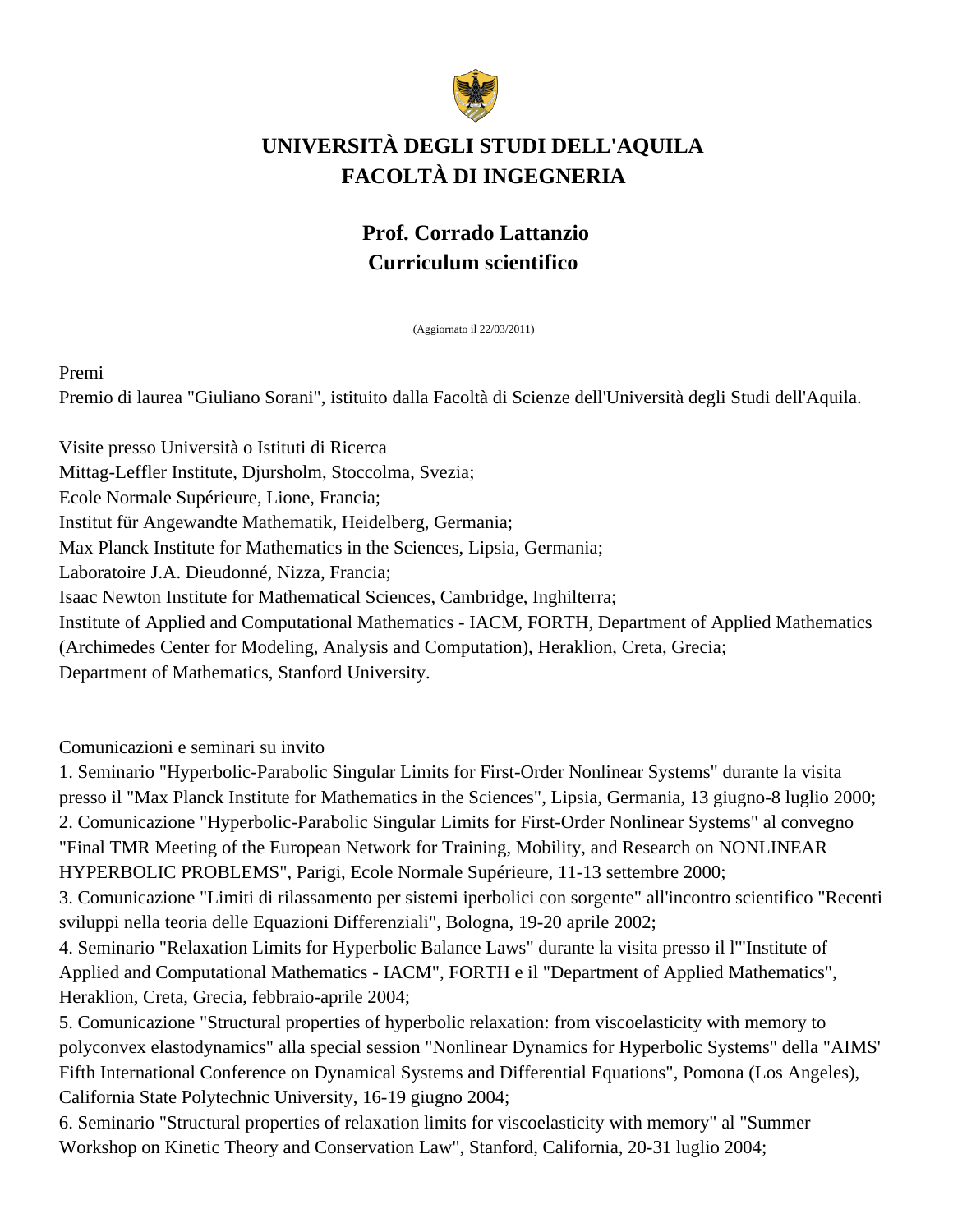7. Comunicazione "Stress relaxation for viscoelasticity with memory" al "Fourth Meeting on Hyperbolic Conservation Laws: Recent Results and Research Prespectives", SISSA, Trieste, 13-14 giugno 2005;

8. Seminario "Stress relaxation for viscoelasticity with memory", Wolfgang Pauli Institute (WPI) Vienna, 20 giugno 2005;

9. Seminario "Diffusive relaxation limit for hyperbolic systems", Johann Radon Institute for Computational and Applied Mathematics (RICAM), Linz, 21 giugno 2005;

10. Comunicazione "Diffusive relaxation limit for hyperbolic-systems" al minisimposio "Degenerate Parabolic Equations: Theory, Numerics, Applications" della conferenza "ENUMATH 2005 - The Sixth European Confe- rence on Numerical Mathematics and Advanced Applications", Santiago de Compostela, 18-22 luglio 2005;

11. Seminario "Travelling waves for hyperbolic-elliptic systems", Departament de Matemàtiques, Universitat Autònoma de Barcelona, Barcellona, 17 maggio 2006;

12. Comunicazione "Radiative shock waves for hyperbolic-elliptic systems" al "Sixth meeting on Hyperbolic Conservation Laws: Recent results and Research perspectives", L?Aquila, 17-19 luglio 2008;

13. Comunicazione "Radiative shock waves for hyperbolic-elliptic systems" al minisimposio "Nonlinear differential equations in applied mathematics" del "IX Congresso SIMAI", Roma, 15-19 settembre 2008; 14. Comunicazione "Radiative shock waves for hyperbolic-elliptic systems" al minisimposio "Nonlinear

Evolution Equations and their Theory and Computations? del ?International Conference on Applied Analysis and Scientific Computation", Shanghai Normal University, 25-28 giugno 2009;

15. Comunicazione "Flocking and synchronization of particle models" al "Eleventh International Kinetic and Mean-field models in the Socio-Economic Sciences", Edimburgo, 27-31 luglio 2009;

16. Seminario "Accurate Computational Models for Accumulating Carflows" durante la visita presso l'"Archimedes Center for Modeling, Analysis and Computation", Department of Applied Mathematics, University of Crete, Heraklion, Creta, Grecia, febbraio-aprile 2011.

Attività di organizzazione scientifica

1. Componente del comitato organizzatore locale per la Conferenza "Advances on Nonlinear PDEs", L'Aquila, 5-8 giugno 2002;

2. Componente del comitato organizzatore locale per il "Workshop on Dispersive Equations in Mathematical Physics", L?Aquila, 25-27 settembre 2003;

3. Organizzatore della sessione speciale "Nonlinear Dynamics for Hyperbolic Systems" per la Conferenza "AIMS Fifth International Conference on Dynamical Systems and Differential Equations", Pomona (Los Angeles), USA, 16-19 giugno 2004;

4. Componente del comitato organizzatore locale per la Conferenza "Around Hyperbolic and Kinetic Equations 3 - A-HYKE-3", Roma, 13-15 aprile 2005;

5. Coorganizzatore (con P.-E. Jabin dell'Università di Nizza) della sessione speciale "Hyperbolic and Transport Problems" per la Conferenza "Mathematics and its applications?a joint SIMAI?SMAI?SMF?UMI meeting", Torino, 3-7 luglio 2006;

6. Coorganizzatore (con C. Mascia dell'Università di Roma "La Sapienza" e R. Natalini dell'Istituto per le Applicazioni del Calcolo "M. Picone", CNR) dell'INdAM International Workshop "Nonlinear Hyperbolic Problems", Roma, 28 maggio - 1 giugno 2007;

7. Componente del comitato organizzatore locale per il "Sixth meeting on Hyperbolic Conservation Laws: Recent results and Research perspectives", L'Aquila, 17-19 luglio 2008.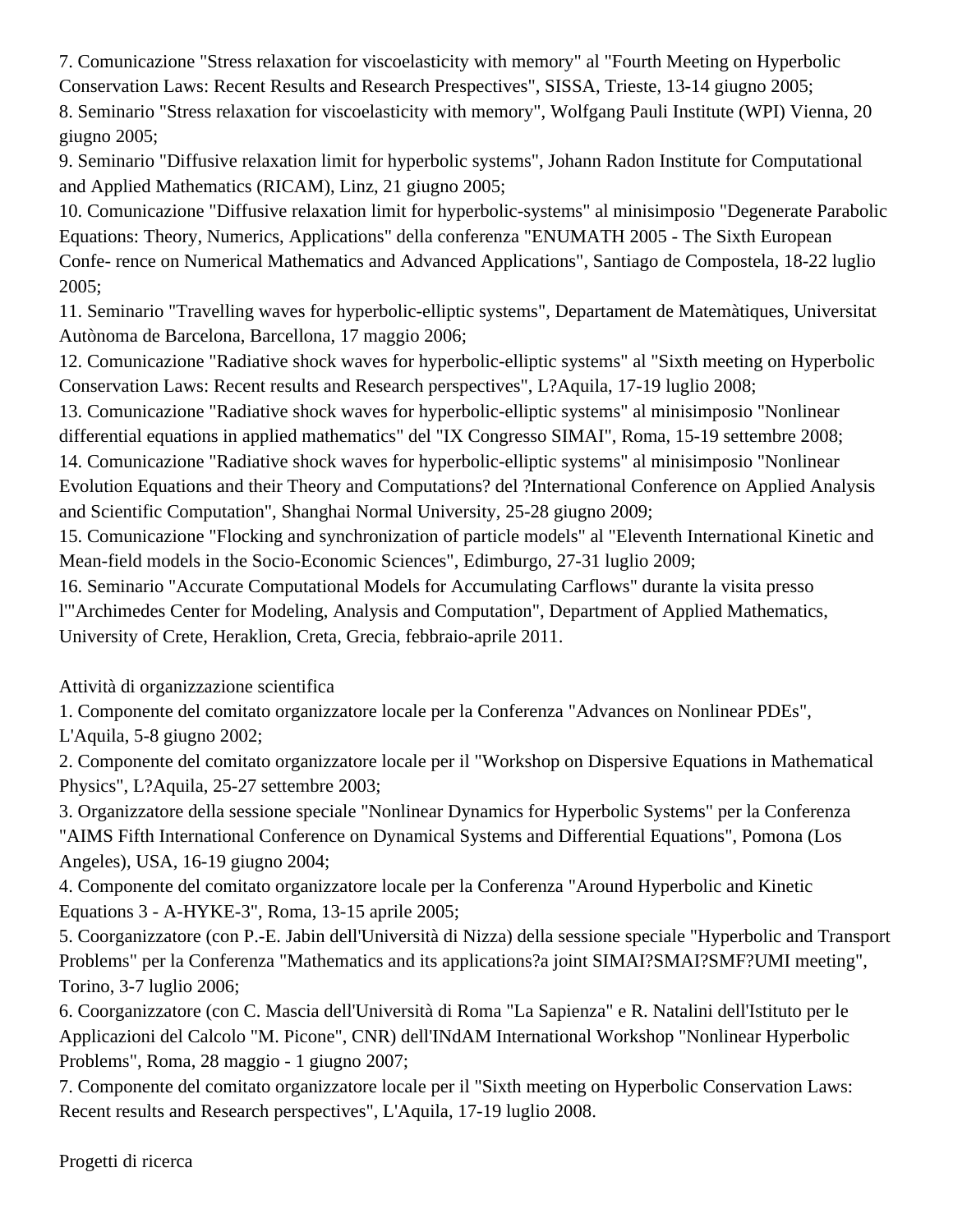1. Responsabile nazionale del progetto di ricerca GNAMPA 2006 "Sistemi iperbolici nonlineari: modelli e analisi qualitativa" dell??Istituto Nazionale d'Alta Matematica ? Gruppo Nazionale per l'Analisi Matematica, la Probabilità e le loro Applicazioni";

2. Responsabile nazionale del progetto di ricerca GNAMPA 2008 "Modelli iperbolici nonlineari in fluidodinamica" dell'"Istituto Nazionale d'Alta Matematica ? Gruppo Nazionale per l'Analisi Matematica, la Probabilità e le loro Applicazioni".

### Attività editoriali

1. Editorial assistant per la rivista Netw. Heterog. Media;

2. Referee per le riviste J. Differential Equations, Discrete Contin. Dynam. Systems, SIAM J. Appl. Math. , Nonlinearity, IMA J. Appl. Math., Com- mun. Pure Appl. Anal., J. Hyperbolic Differ. Equ., Commun. Math. Sci.

Linee di ricerca

Equazioni Differenziali alle derivate Parziali di tipo Iperbolico;

Sistemi Iperbolici di Leggi di Conservazione;

Limiti di Rilassamento e Comportamento Asintotico per Leggi di Conser- vazione;

Modelli Microscopici-Macroscopici per flussi di traffico.

## Pubblicazioni scientifiche

Tesi di dottorato

C. Lattanzio. Hyperbolic-Hyperbolic and Hyperbolic-Parabolic Relaxation Limits. Tesi di Dottorato, Università degli Studi di Roma "Tor Vergata", 2000.

Lavori pubblicati o in corso di stampa

1. C. Lattanzio e P. Marcati. The Zero Relaxation Limit for the Hydrodynamic Whitham Traffic Flow Model. J. Differential Equations, 141:150-178, 1997.

2. C. Lattanzio e P. Marcati. Asymptotic Stability of Plane Diffusion Waves for the 2-D Quasilinear Wave Equation. Contemp. Math., 238:163-182, 1999.

3. C. Lattanzio e P. Marcati. The relaxation to the drift-diffusion system for the 3-D isentropic Euler-Poisson model for semiconductors. Discrete Contin. Dynam. Systems, 5(2):449-455, 1999.

4. C. Lattanzio e P. Marcati. The Zero Relaxation Limit for 2×2 Hyperbolic Systems. Nonlinear Anal., 38:375- 389, 1999.

5. C. Lattanzio e D. Serre. Shock Layers Interactions for a Relaxation Approximation to Conservation Laws. NoDEA Nonlinear Differential Equations Appl., 6:319-340, 1999.

6. C. Lattanzio. On the 3-D Bipolar Isentropic Euler-Poisson Model for Semiconductors and the Drift-Diffusion Limit. Math. Models Methods Appl. Sci., 10:351-360, 2000.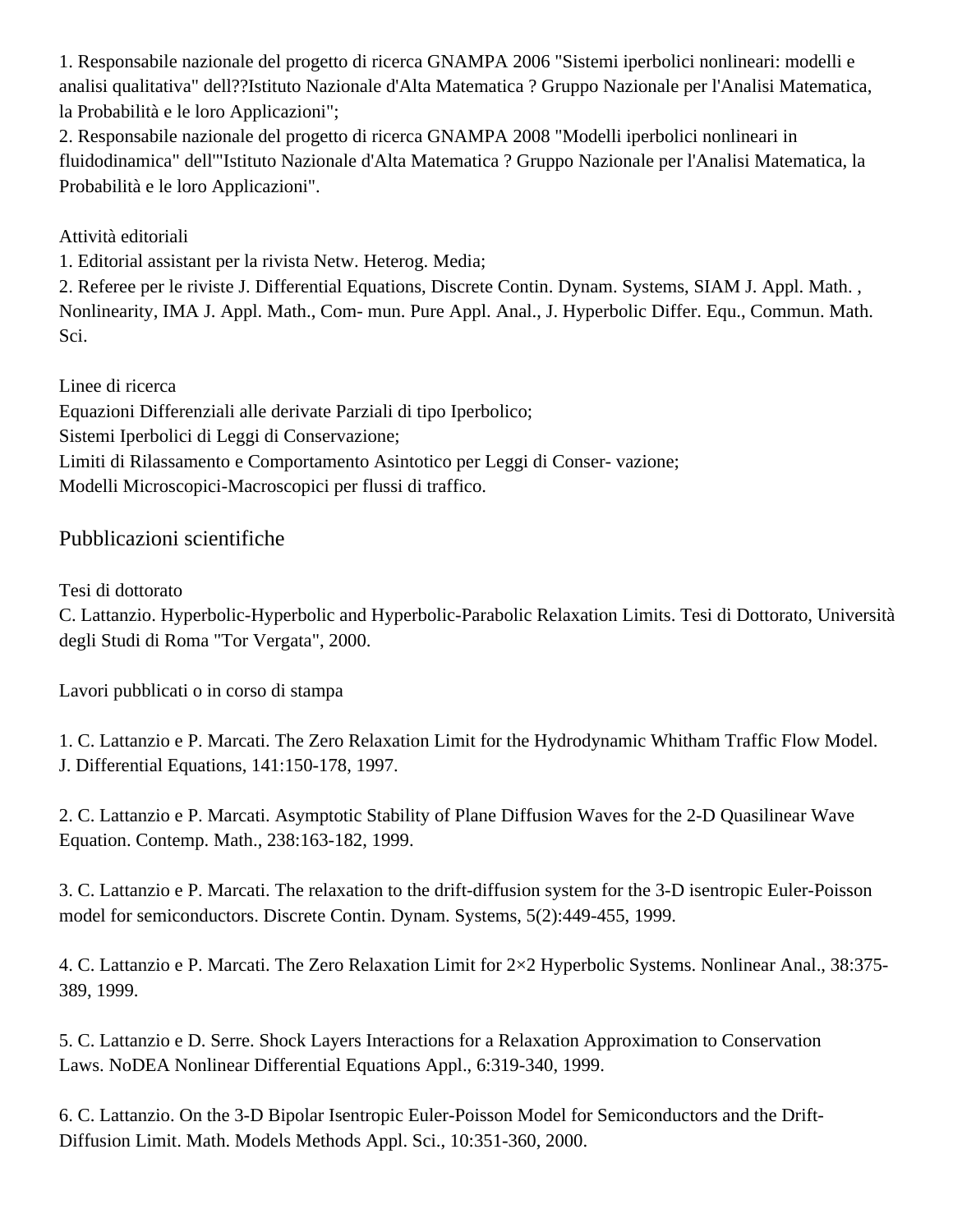7. C. Lattanzio e D. Serre. Convergence of a Relaxation Scheme for Hyperbolic Systems of Conservation Laws. Numer. Math., 88:121-134, 2001.

8. C. Lattanzio e W.-A. Yong. Hyperbolic-Parabolic Singular Limits for First-Order Nonlinear Systems. Comm. Partial Differential Equations, 26:939-964, 2001.

9. C. Lattanzio e R. Natalini. Convergence of Diffusive BGK Approximations for Nonlinear Strongly Parabolic Systems. Proc. Roy. Soc. Edinburgh Sect. A, 132(2):341-358, 2002.

10. C. Lattanzio e P. Marcati. Global Well-Posedness and Relaxation Limits of a Model for Radiating Gas. J. Differential Equations, 190:439-465, 2003.

11. C. Lattanzio e B. Rubino. Asymptotic Behavior and Strong Convergence for Hyperbolic Systems of Conservation Laws with Damping. Quart. Appl. Math., 62(3):529-540, 2004.

12. M. Di Francesco e C. Lattanzio. Diffusive relaxation  $3 \times 3$  model for a system of viscoelasticity. Asymptot. Anal., 40(3,4):235-253, 2004.

13. C. Lattanzio e A.E. Tzavaras. Structural properties of stress relaxation and convergence from viscoelasticity to polyconvex elastodynamics. Arch. Ration. Mech. Anal., 180:449-492, 2006.

14. M. Di Francesco e C. Lattanzio. Optimal L1 decay rate to diffusion waves for the Hamer model of radiating gases. Appl. Math. Lett., 19:1046-1052, 2006.

15. J.A. Carrillo, M. Di Francesco e C. Lattanzio.Contractivity of Wasserstein metrics and asymptotic profiles for scalar conservation laws. J. Differential Equations, 231:425-458, 2006.

16. C. Lattanzio, C. Mascia e D. Serre. Shock waves for radiative hyperbolic?elliptic systems. Indiana Univ. Math. J., 56:2601-2640, 2007.

17. D. Donatelli e C. Lattanzio. On the diffusive stress relaxation for multi-dimensional viscoelasticity. Commun. Pure Appl. Anal., 8(2): 645-654, 2009.

18. C. Lattanzio, C. Mascia, T. Nguyen, R.G. Plaza e K. Zumbrun. Stability of scalar radiative shock profiles. SIAM J. Math. Anal., 41(6): 2165-2206, 2009.

19. Lattanzio e B. Piccoli. Coupling of microscopic and macroscopic traffic models at boundaries. Math. Models Methods Appl. Sci., 20(12): 2349-2370, 2010.

20. C. Lattanzio, A. Maurizi e B. Piccoli. Moving bottlenecks in car traffic flow: a PDE-ODE coupled model. SIAM J. Math. Anal., 43(1): 50-67, 2011.

21. S.-Y. Ha, C. Lattanzio, B. Rubino e M. Slemrod. Flocking and synchronization of particle models. Quart. Appl. Math., in corso di stampa.